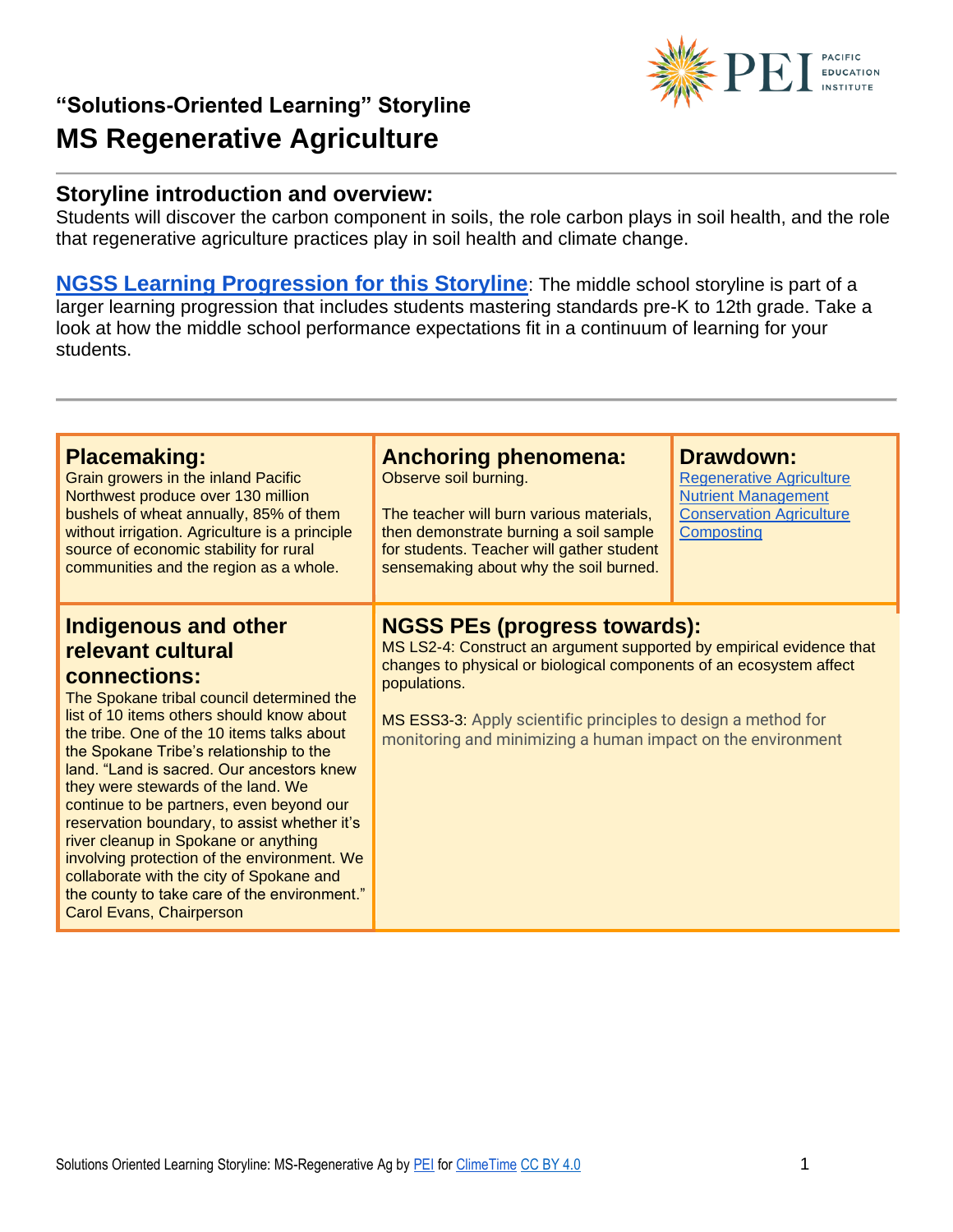## **Estimated time required to implement this storyline: 2 to 3 weeks**

## **NGSS PEs:**

MS-LS2-4 Construct an argument supported by empirical evidence that changes to physical or biological components of an ecosystem affect populations.

MS-ESS3-3 Apply scientific principles to design a method for monitoring and minimizing a human impact on the environment.

| Science & Engineering Practice (SEP)                                                                                                                                                                                                                                                                                                                                                                                                                                                                    | Disciplinary Core Idea (DCI)                                                                                                                                                                                                                                                                                                                                                                                                                                                                                                                                                         | <b>Cross Cutting Concept (CCC)</b>                                                                                 |
|---------------------------------------------------------------------------------------------------------------------------------------------------------------------------------------------------------------------------------------------------------------------------------------------------------------------------------------------------------------------------------------------------------------------------------------------------------------------------------------------------------|--------------------------------------------------------------------------------------------------------------------------------------------------------------------------------------------------------------------------------------------------------------------------------------------------------------------------------------------------------------------------------------------------------------------------------------------------------------------------------------------------------------------------------------------------------------------------------------|--------------------------------------------------------------------------------------------------------------------|
| <b>Engaging in Argument from Evidence</b><br>Engaging in argument from evidence in 6-8 builds<br>on K-5 experiences and progresses to constructing<br>a convincing argument that supports or refutes<br>claims for either explanations or solutions about the<br>natural and designed world(s). Construct an oral<br>and written argument supported by empirical<br>evidence and scientific reasoning to support or<br>refute an explanation or a model for a phenomenon<br>or a solution to a problem. | For MS - LS2-4<br><b>LS2.C Ecosystem Dynamics, Functioning,</b><br>and Resilience Ecosystems are dynamic in<br>nature; their characteristics can vary over time.<br>Disruptions to any physical or biological<br>component of an ecosystem can lead to shifts in<br>all its populations.                                                                                                                                                                                                                                                                                             | <b>Stability and Change</b> Small changes in one part<br>of a system might cause large changes in another<br>part. |
| <b>Constructing Explanations and Designing</b><br><b>Solutions</b> Constructing explanations and designing<br>solutions in 6-8 builds on K-5 experiences and<br>progresses to include constructing explanations and<br>designing solutions supported by multiple sources<br>of evidence consistent with scientific ideas.<br>principles, and theories. Apply scientific principles<br>to design an object, tool, process or system.                                                                     | For MS-ESS3-3<br><b>ESS3.C: Human Impacts on Earth Systems</b><br>Human activities have significantly altered the<br>biosphere, sometimes damaging or destroying<br>natural habitats and causing the extinction of<br>other species. But changes to Earth's<br>environments can have different impacts<br>(negative and positive) for different living things.<br>Typically as human populations and per-capita<br>consumption of natural resources increase, so<br>do the negative impacts on Earth unless the<br>activities and technologies involved are<br>engineered otherwise. | <b>Cause and Effect:</b><br>Influence of Science, Engineering, and Technology<br>on Society and the Natural World  |

| Learning<br>Session: | <b>Materials List</b>                                                                                                                                                                                                                                                                                                  |  |
|----------------------|------------------------------------------------------------------------------------------------------------------------------------------------------------------------------------------------------------------------------------------------------------------------------------------------------------------------|--|
|                      | Paper to burn, soil sample to burn                                                                                                                                                                                                                                                                                     |  |
| 8                    | Plastic 2-liter bottles (3 per group)<br>Wheat seeds (or any grain) 40 seeds/group<br>Wheat stubble<br>Soil from a conventionally tilled versus minimally tilled<br>*Set up water quality lab experiments (teams of 2-4) at the beginning<br>of this unit to give the plants time to grow. Plant 3 half bottles: wheat |  |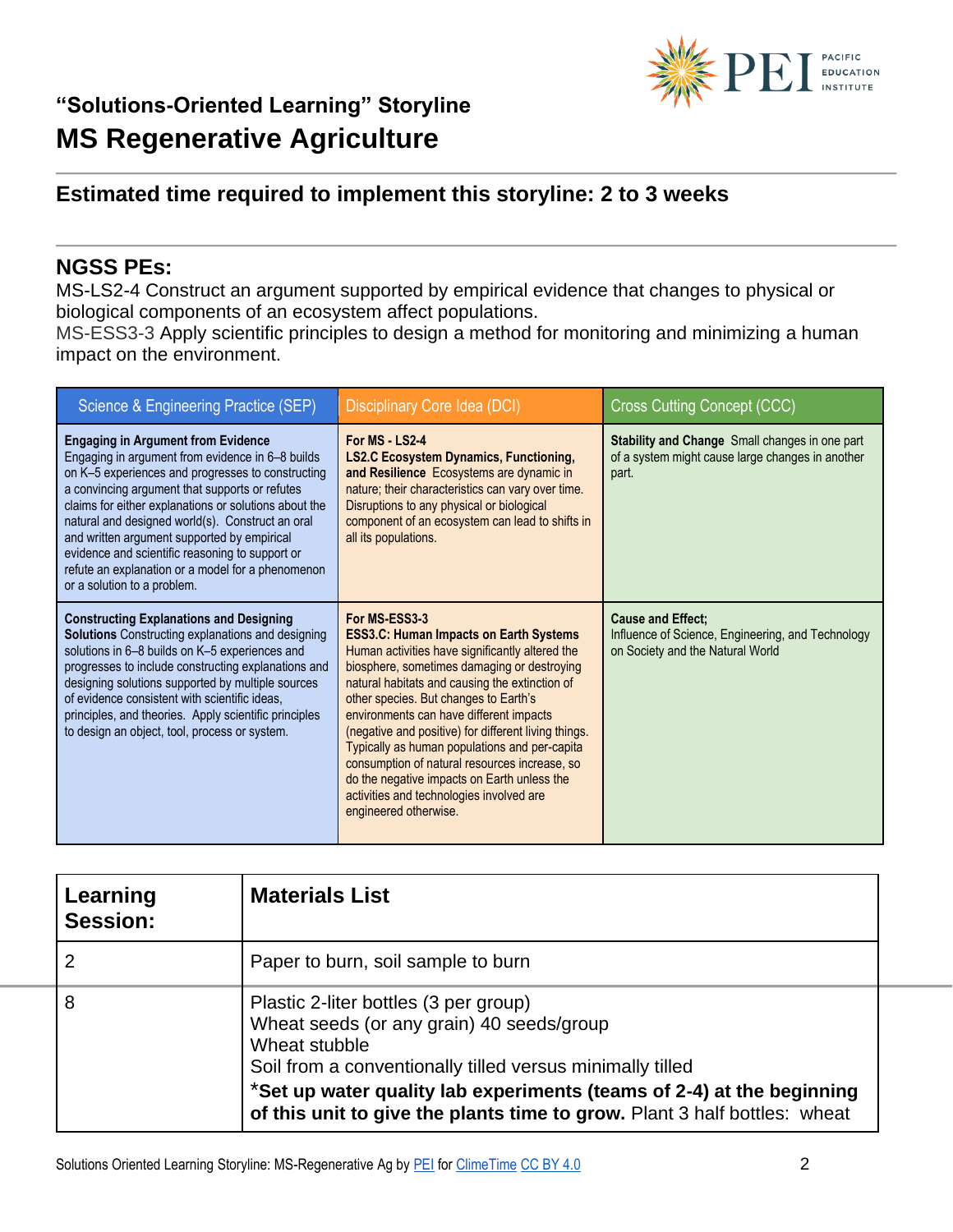

| (40 wheat seeds each) for bottle 1, wheat straw for bottle 2 (actual cut)<br>piece of stubble w/roots); bare soil for bottle 3 (see slide 4 of this PPT for<br>two teacher resource videos). If time is limited, prepare only bottle 2 and 3.<br>This lab shows water percolation versus run off. The minimally tilled soil |
|-----------------------------------------------------------------------------------------------------------------------------------------------------------------------------------------------------------------------------------------------------------------------------------------------------------------------------|
| will allow water to percolate extremely fast versus conventional till. It is not<br>a filtering issue. It is a porous issue.                                                                                                                                                                                                |

## **Learning Sessions**

| 1. | <b>Grounding Native Ways of Knowing:</b>                                                                                                                                                                                                                                                                                                                                                                                                                                                                                                                                                                                                                                                                                                                                                                                                                                                                                         | <b>Estimated time:</b><br>30 minutes |
|----|----------------------------------------------------------------------------------------------------------------------------------------------------------------------------------------------------------------------------------------------------------------------------------------------------------------------------------------------------------------------------------------------------------------------------------------------------------------------------------------------------------------------------------------------------------------------------------------------------------------------------------------------------------------------------------------------------------------------------------------------------------------------------------------------------------------------------------------------------------------------------------------------------------------------------------|--------------------------------------|
|    | Show the Honorable Harvest - Robin Kimmerer (about 4 minutes). Post the following questions<br>and show the video again<br>• What does ethical reciprocity between humans and the natural world look like?<br>• How can plants 'teach us'?<br>• What are 'sovereign beings'?<br>• What is a protocol? What is the protocol for harvesting food as presented by Ms.<br>Kimmerer?<br>Lead a class discussion focusing on the above questions. Invite a local tribe member to your<br>class to speak to their stories of harvesting from the land. Contrast the indigenous ways of<br>harvesting food to the modern ways of harvesting food.<br>(Ms. Kimmerer is a Professor of Environmental and Forest Biology at the State<br>University of New York College of Environmental Science and Forestry, a member of<br>the Citizen Potawatomi Nation (an Indigenous people originally from the Great Lakes<br>region), and a writer. |                                      |

| 2. | Examine phenomena: Observe soil burning                                                                                                                                                                                                                                                                                                                                                                                                                                                                                                                                                                                                                                                                                                                                                                                                                                                                                                                                        | <b>Estimated time:</b><br>30 minutes |
|----|--------------------------------------------------------------------------------------------------------------------------------------------------------------------------------------------------------------------------------------------------------------------------------------------------------------------------------------------------------------------------------------------------------------------------------------------------------------------------------------------------------------------------------------------------------------------------------------------------------------------------------------------------------------------------------------------------------------------------------------------------------------------------------------------------------------------------------------------------------------------------------------------------------------------------------------------------------------------------------|--------------------------------------|
|    | Students are familiar with the abiotic properties of soil, but may not understand the biotic<br>properties (carbon component) of soil. Demonstrate burning paper, wood, then show the<br>students the soil sample (previously weighed) that has begun to burn (200 mls of soil will take<br>approximately 4 hours to burn on a propane BBQ). Take photos during the burning process to<br>see the smoke emitted. These can be used later in the learning sessions. Also, retain a<br>sample of unburned soil that is the same weight. A propane torch can also be used to burn the<br>soil by putting the flame directly on the soil. Small thin layers of soil burn better whether you<br>use the barbecue or a propane torch.<br>Variations: Prepare a Flipgrid of the soil burning process. Use student samples of soil. Pass<br>the burned soil around the room so that students can feel it. Add water to the burned and the<br>unburned soil and observe the difference. |                                      |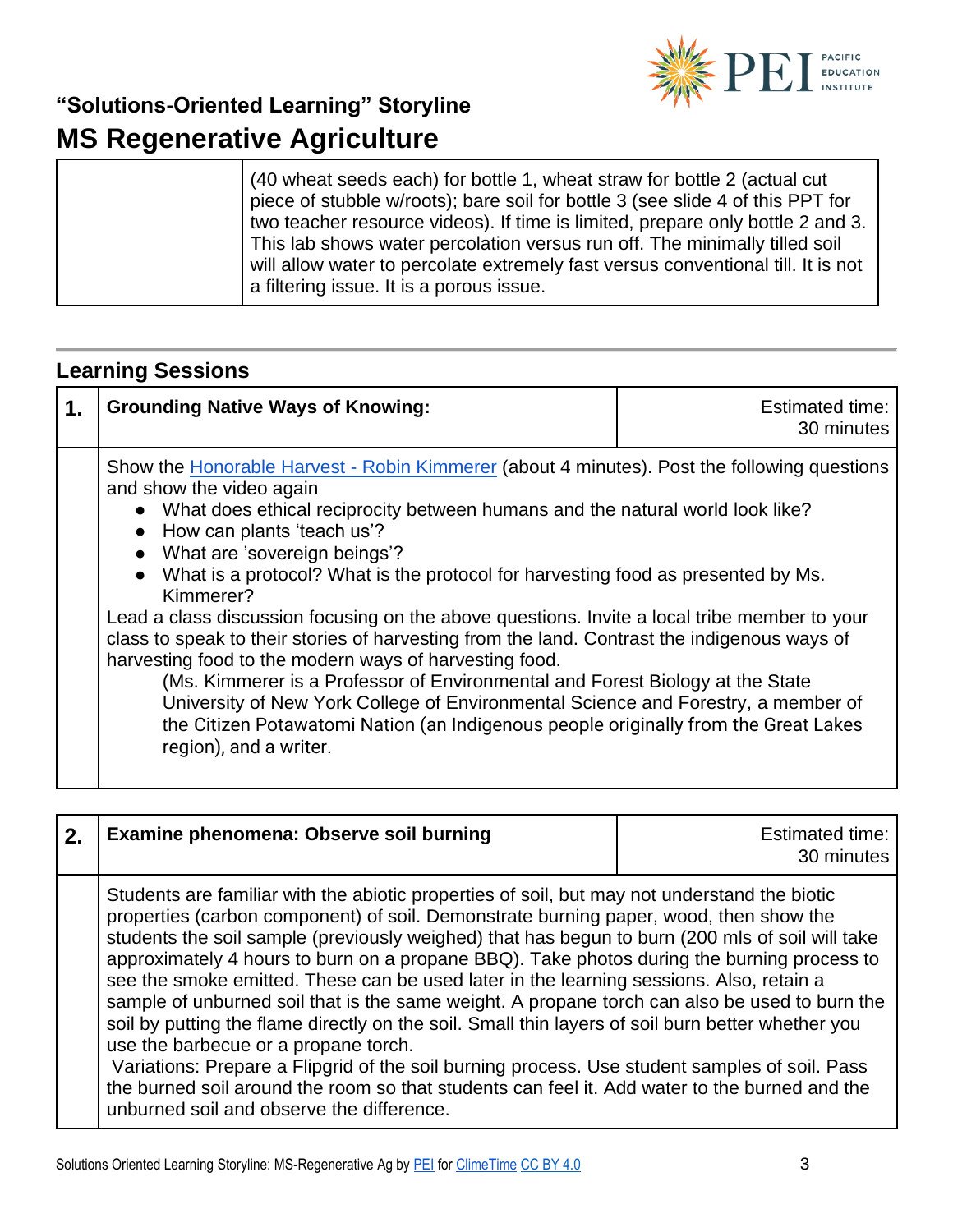

| <b>Pre Assessment:</b>                                                                                                                                                                                                                                                            | Estimated time:<br>20 minutes |
|-----------------------------------------------------------------------------------------------------------------------------------------------------------------------------------------------------------------------------------------------------------------------------------|-------------------------------|
| Prior to giving the assessment, consider showing the Washington state crop graphic to show<br>students the diversity of crops in the state and explaining the photo in the assessment.<br><b>MS-Regenerative Ag Pre-Assessment</b><br><b>MS-Regenerative Ag Assessment Rubric</b> |                               |

| 4. | Guiding question: What is soil made of?                                                                                                                                                                                                                                                                                                                                                                                                                                                                                                                                                                             | Estimated time:<br>Three 50 minute periods |
|----|---------------------------------------------------------------------------------------------------------------------------------------------------------------------------------------------------------------------------------------------------------------------------------------------------------------------------------------------------------------------------------------------------------------------------------------------------------------------------------------------------------------------------------------------------------------------------------------------------------------------|--------------------------------------------|
|    | 1. The abiotic components: Students use the resource Soil Basics to answer:<br>a. What is soil?<br>b. What is the difference between soil and dirt?                                                                                                                                                                                                                                                                                                                                                                                                                                                                 |                                            |
|    | 2. The biotic components: Show the burned soil sample (and photos). Students compare<br>the sample to the unburned soil and answer the questions:<br>a. Why are the samples different weights? (The carbon has been burned off)<br>b. Where did the carbon in the soil come from? (From soil microbes and dead plant<br>and animal matter)<br>c. Take the burned soil and try to add water to it. (It does not mix) Why not? Could<br>they use the ability of soil to hold water as a way to infer carbon content?<br>3. Students complete The Berlese Funnel activity to see the invertebrates living in the soil. |                                            |
|    | 4. Students watch Humus Formation. In groups, students choose a microbe from The<br>Root Cellar at Microbe Zoo in Ag Soils: The Root Cellar and prepare a short<br>presentation for the class. There are several "Try This" outside activities in The Root<br>Cellar for students to get first hand evidence of the microbes in the soil.                                                                                                                                                                                                                                                                           |                                            |
|    | 5. Students complete the soil texture activity from Soils. Include other soil health<br>assessments (pH, water content, soil space, organic content, microbe presence).                                                                                                                                                                                                                                                                                                                                                                                                                                             |                                            |

| 5. | Guiding question: What are some ecosystem services<br>that soil provides?                                                                          | <b>Estimated time:</b><br>Two 50 minutes |
|----|----------------------------------------------------------------------------------------------------------------------------------------------------|------------------------------------------|
|    | 1. Students read Soil and the Environment: Ecosystem Services and Biology Life in Soil.                                                            |                                          |
|    | 2. Students participate in a Socratic discussion to explore their understanding about the<br>ecosystem services of soil and to prepare for step 3. |                                          |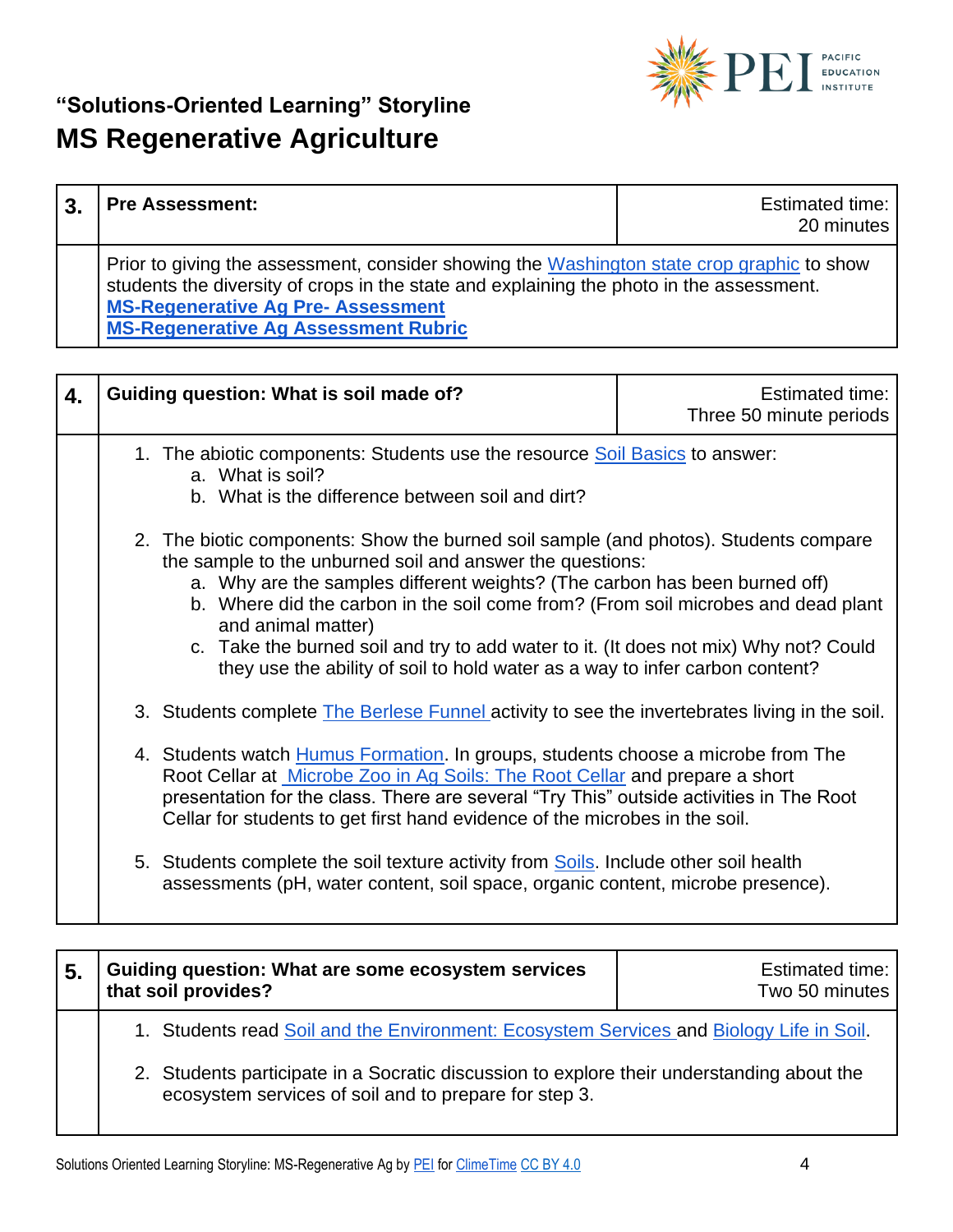

3. Using evidence from the above readings, students construct an argument that changing the amount of soil carbon can affect the number of soil microbes that live in the soil.

| 6. | Guiding question: What is the role of soil in the carbon<br>cycle?                                                                                                                                                                                                                                                                                                                                        | Estimated time:<br>Two 50 minute periods |
|----|-----------------------------------------------------------------------------------------------------------------------------------------------------------------------------------------------------------------------------------------------------------------------------------------------------------------------------------------------------------------------------------------------------------|------------------------------------------|
|    | 1. What is the carbon cycle and why is it important to ecosystems? Students participate in<br>the Carbon Cycle Role Play to model how carbon moves around in the environment.                                                                                                                                                                                                                             |                                          |
|    | 2. Introduce the term carbon sequestration (process by which carbon dioxide is removed<br>from the atmosphere) and have students connect carbon sequestration to<br>photosynthesis in the carbon cycle. If necessary, students read and watch What is<br>Photosynthesis? to review photosynthesis. The 8 minute video discusses some<br>common misconceptions in students' understanding of this process. |                                          |
|    | 3. Students discover the role of soil decomposers in the carbon cycle: Dead Stuff: The<br>Secret Ingredient in our Food Chain                                                                                                                                                                                                                                                                             |                                          |
|    | 4. Students explore the website of Kiss the Ground's An Introduction to Regenerative<br>Agriculture. Students study the image titled " Building Healthy Soil Solves Everything"<br>that completes the soil's role in the carbon cycle.                                                                                                                                                                    |                                          |
|    | 5. Using all the resources above, students construct their own carbon cycle incorporating<br>the role of the soil microbes in storing and emitting carbon and 2 different ways that<br>carbon can enter the soil.                                                                                                                                                                                         |                                          |

| 7. |                                                                                                                                                                                    | Guiding question: How does regenerative agriculture<br>contribute to soil health?                                                                                                                        | <b>Estimated time:</b><br>Three 50 periods |
|----|------------------------------------------------------------------------------------------------------------------------------------------------------------------------------------|----------------------------------------------------------------------------------------------------------------------------------------------------------------------------------------------------------|--------------------------------------------|
|    |                                                                                                                                                                                    | 1. Students continue to explore the website of Kiss the Ground's A Closer Look:<br>Regenerative Agricultural Practices to discover the differences between 'degenerative<br>vs. regenerative practices'. |                                            |
|    | 2. What is Regenerative Agriculture? Students write down the 5 practices of regen ag and<br>write how each practice results in carbon sequestration or carbon storage in the soil. |                                                                                                                                                                                                          |                                            |
|    | 3. Explore no-till practice and how it differs from conventional tilling practices. Show No-till<br>vs till soil video.                                                            |                                                                                                                                                                                                          |                                            |
|    |                                                                                                                                                                                    | 4. Students perform the vertical column with a clod of soil from no-till and another clod of<br>soil from tilled. Have students explain what they observe.                                               |                                            |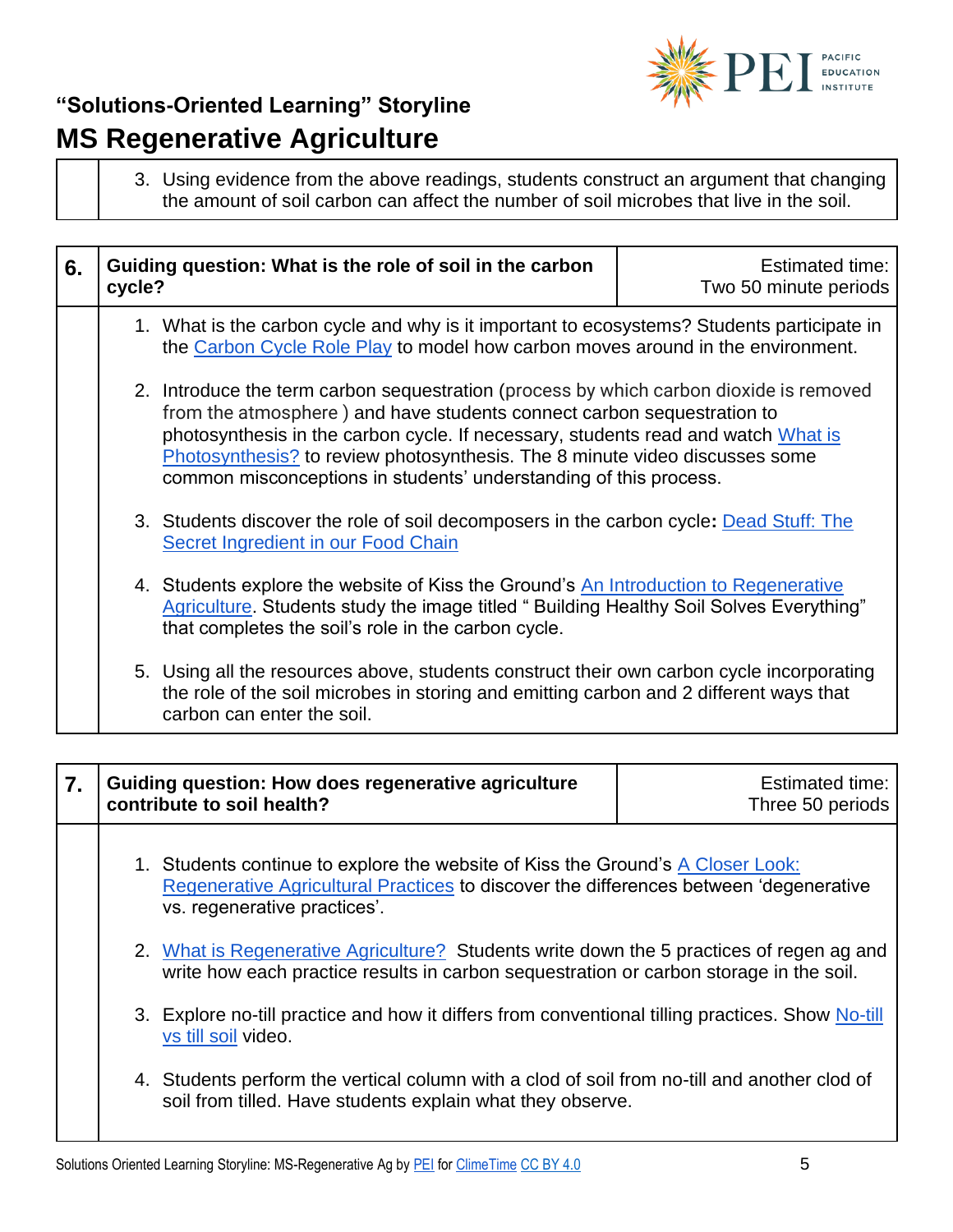

5. RAFT activity [\(Instructions for RAFT\)](https://k12teacherstaffdevelopment.com/tlb/how-to-use-the-raft-strategy-in-the-classroom-to-develop-reading-and-writing-skills/). Students prepare a public service announcement about the role of Regenerative Farming in Soil, Water, and Air Health as well as Carbon Sequestration*.* Students can use the ppt from REACCH's Unit 2 [Cropping Systems and](https://www.reacchpna.org/education/unit-2-cropping-systems-sustainability)  [Sustainability](https://www.reacchpna.org/education/unit-2-cropping-systems-sustainability) as an additional resource.

| 8. |                                                                                                                                                                                                                                                                                                                                                                                            | Guiding question: What are some other benefits of<br>regenerative agriculture?<br><b>Focus: Erosion control</b>                                                                                                                                                                                                                                                            | Estimated time:<br>Four 50 minute periods |
|----|--------------------------------------------------------------------------------------------------------------------------------------------------------------------------------------------------------------------------------------------------------------------------------------------------------------------------------------------------------------------------------------------|----------------------------------------------------------------------------------------------------------------------------------------------------------------------------------------------------------------------------------------------------------------------------------------------------------------------------------------------------------------------------|-------------------------------------------|
|    |                                                                                                                                                                                                                                                                                                                                                                                            | 1. Students explore how water infiltrates into soil in the Rain and Soil Field Investigation.                                                                                                                                                                                                                                                                              |                                           |
|    |                                                                                                                                                                                                                                                                                                                                                                                            | 2. No-till practice also increases water quality. The increased carbon in the no-tilled soil<br>provides structure that resists erosion. Show <i>Erosion and Soil video</i> . It allows for<br>percolation versus runoff                                                                                                                                                   |                                           |
|    | 3. Water quality lab experiment: Using the bottles prepared at the beginning of the unit,<br>run water down soil bottles from week 1; measure & record. Compare the amount and<br>the turbidity of the water from each bottle. This lab works better if it is used as a<br>percolation lab versus a run- off lab. Both ways of doing the lab work well together to<br>make students think. |                                                                                                                                                                                                                                                                                                                                                                            |                                           |
|    |                                                                                                                                                                                                                                                                                                                                                                                            | 4. Pose the question:<br>a. How would you advise the farmer to reduce the erosion on this field and protect<br>the water in the creek? Erosion Photos<br>b. Using the results from the water quality lab, students will design a solution to<br>decrease erosion in the field shown in the photo and a means of monitoring that<br>solution to evaluate its effectiveness. |                                           |

| 9. | <b>Guiding question: How do regenerative agriculture</b><br>practices reduce climate change?                                                                                                                                                                                                                                                                                                                                                                       | Estimated time:<br>Three 50 minutes periods |
|----|--------------------------------------------------------------------------------------------------------------------------------------------------------------------------------------------------------------------------------------------------------------------------------------------------------------------------------------------------------------------------------------------------------------------------------------------------------------------|---------------------------------------------|
|    | 1. Students make a claim answering the question and then use the above activities to<br>provide evidence to support the claim.<br>2. Students choose a piece of land either outside their school or home and design a<br>method to increase the carbon content of the soil on that piece of land. Their design<br>would include soil's role in storing carbon, how that carbon gets to the soil, and how<br>they will measure whether their design was successful. |                                             |

| 10. | Possible next steps/off-ramps/actions:                                                            |  |
|-----|---------------------------------------------------------------------------------------------------|--|
|     | • Students explore career opportunities in Careers in Agriculture and Natural<br><b>Resources</b> |  |